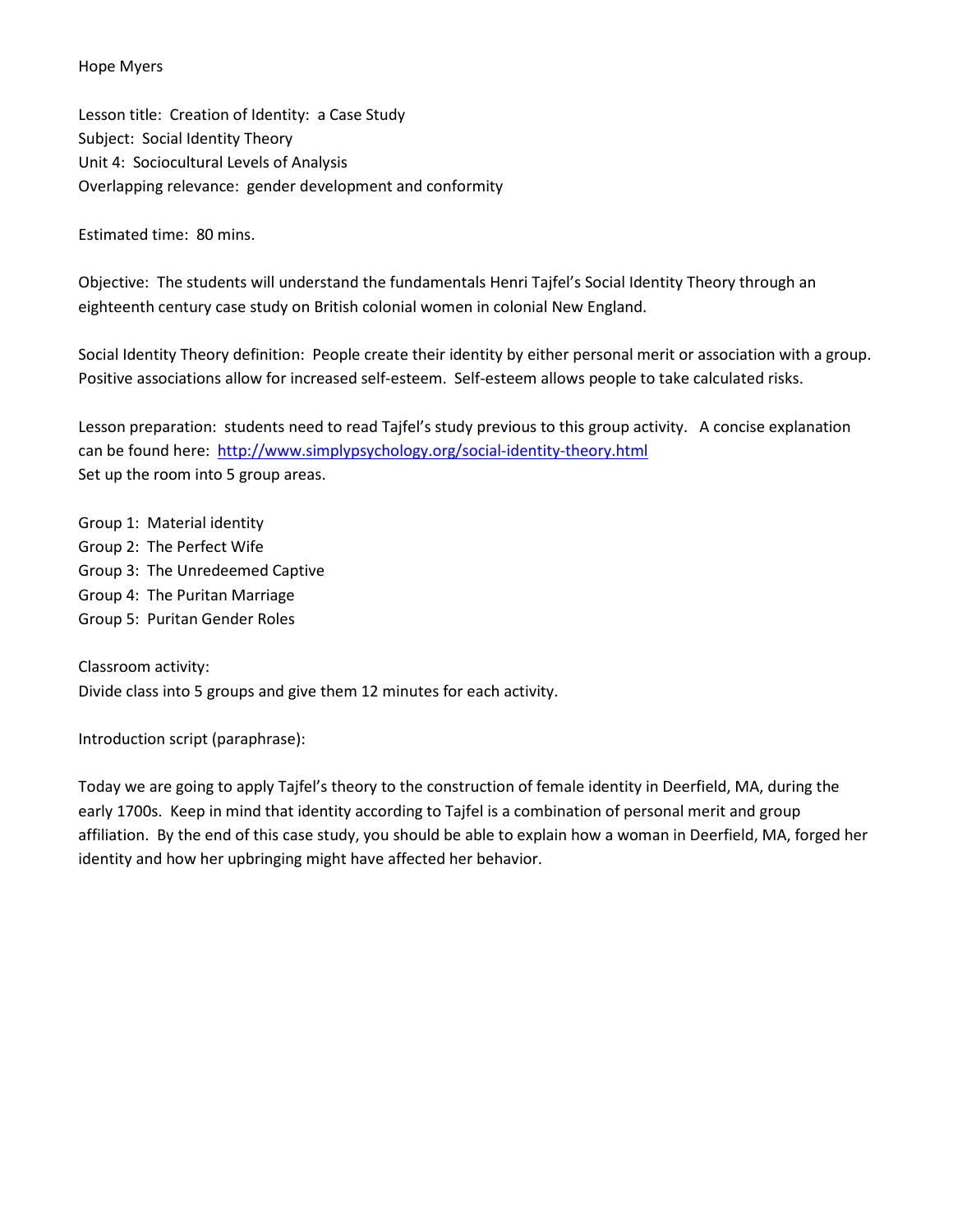# Group 1: Material Identity

## **Open these websites:**

## 1. Elizabeth Amsden Inventory

[http://www.americancenturies.mass.edu/collection/itempage.jsp?itemid=6039&img=0&level=advanced&transcri](http://www.americancenturies.mass.edu/collection/itempage.jsp?itemid=6039&img=0&level=advanced&transcription=1) [ption=1](http://www.americancenturies.mass.edu/collection/itempage.jsp?itemid=6039&img=0&level=advanced&transcription=1)

2. Dress Up<http://www.americancenturies.mass.edu/activities/dressup/index.html>

Questions to answer as a group:

- 1. What do you objectively notice about how women are dressed?
- 2. What purpose do these clothes and things serve?
- 3. What can you hypothesize about female behavior based on these garments?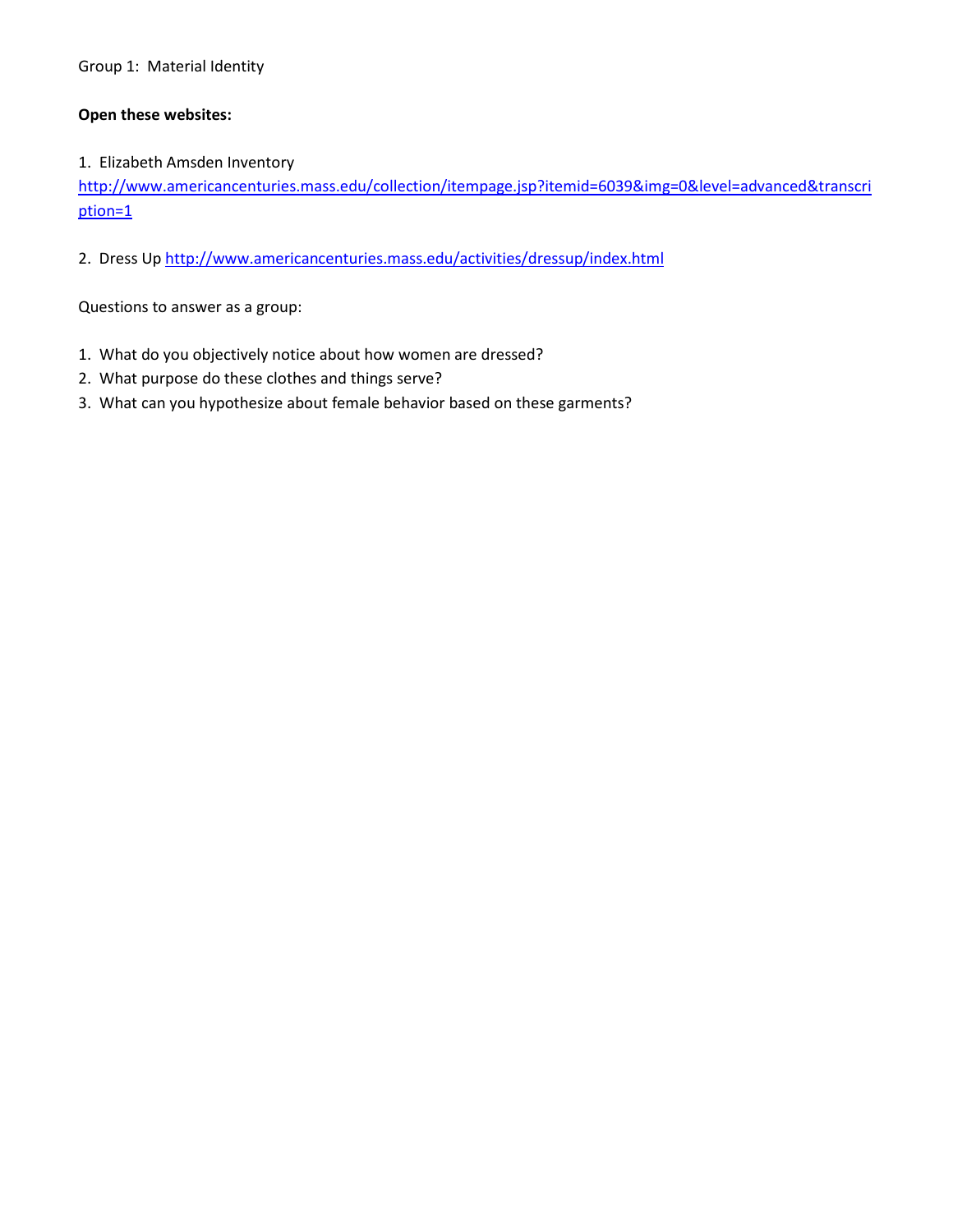# Group 2: The Perfect Wife

Read the following story about Eunice Mather Williams

<http://1704.deerfield.history.museum/popups/people.do?shortName=EuniceMWilliams>

Questions:

- 1. Why would she be praised as a woman? Why not?
- 2. Describe what Eunice would be able to do well.
- 3. Using what you know, how would Eunice M. Williams describe the perfect woman?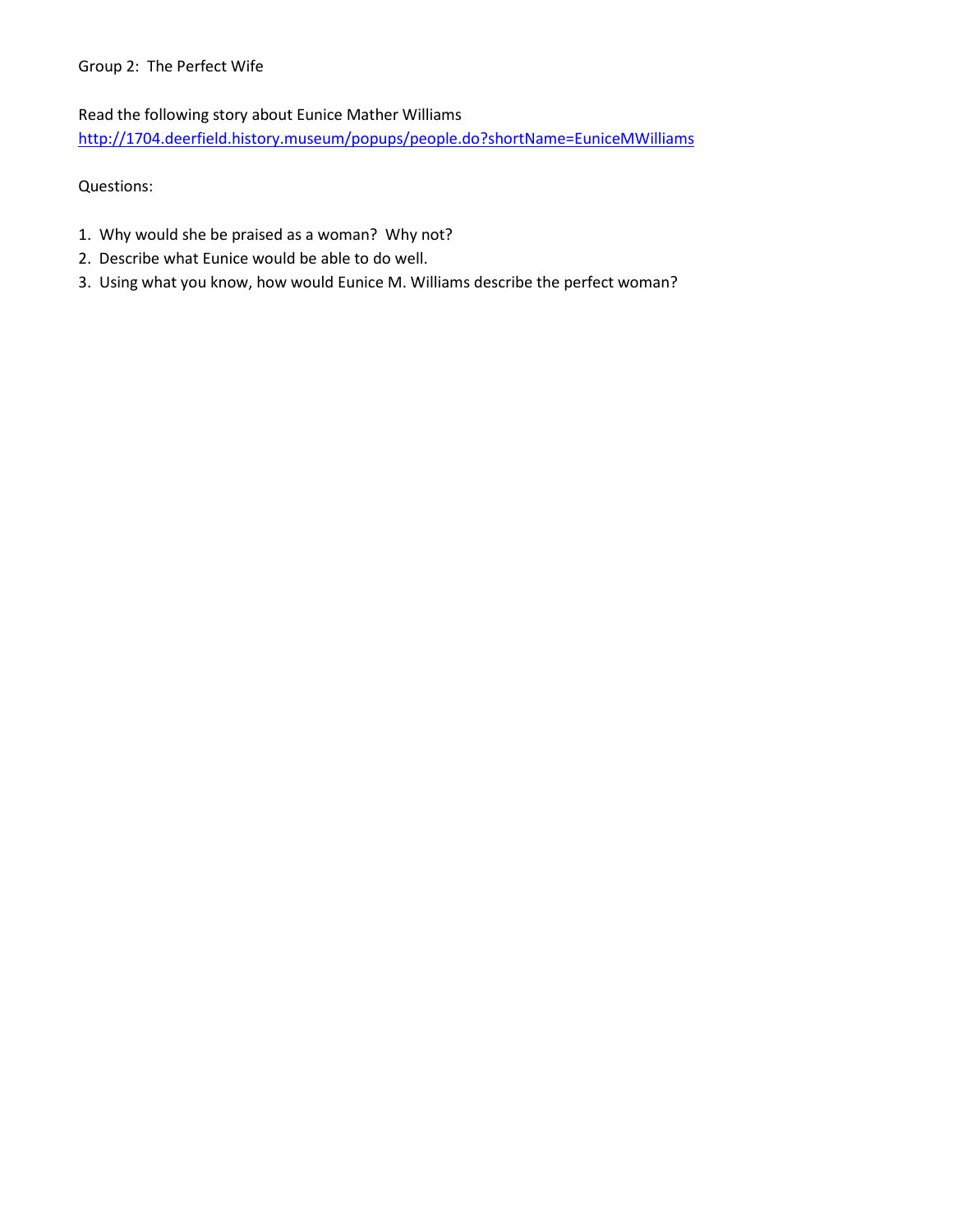# Group 3: The Unredeemed Captive

Read the article of Eunice K. Williams

<http://1704.deerfield.history.museum/popups/people.do?shortName=EuniceKWilliams>

Questions:

- 1. Why would she be praised as a woman? Why not?
- 2. Describe what Eunice would be able to do well.
- 3. Using what you know, why would Eunice K. Williams be reviled as a woman? Why would she be praised?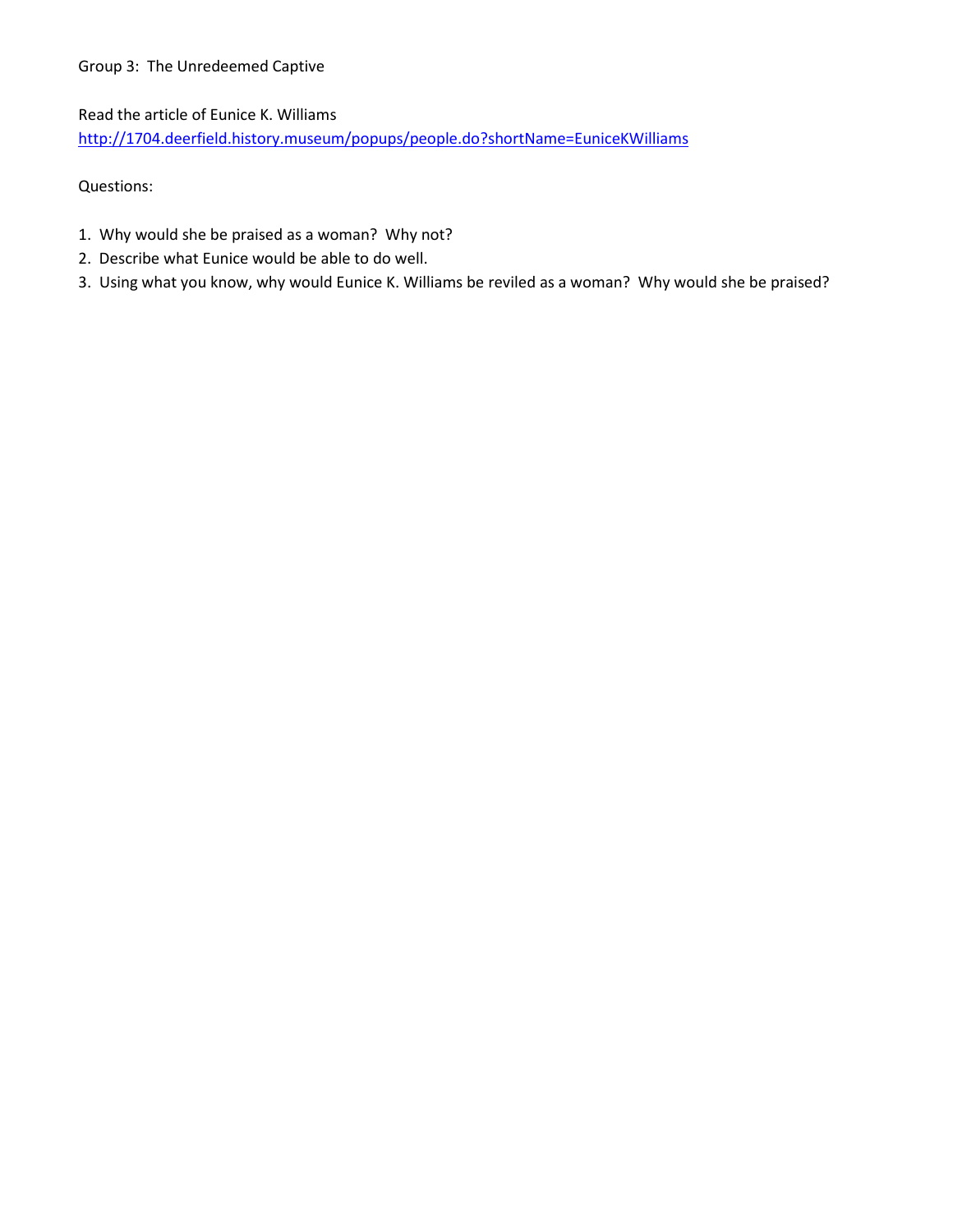#### Group 4: The Puritan Marriage

Read pgs. 111-114 in Ralph Houlbrooke's *The English Family 1450-1700* .

Questions:

- 1. From this selection, what place does the woman occupy in the Puritan family?
- 2. Why do women accept this position?
- 3. What role might conformity and obedience play in this community?